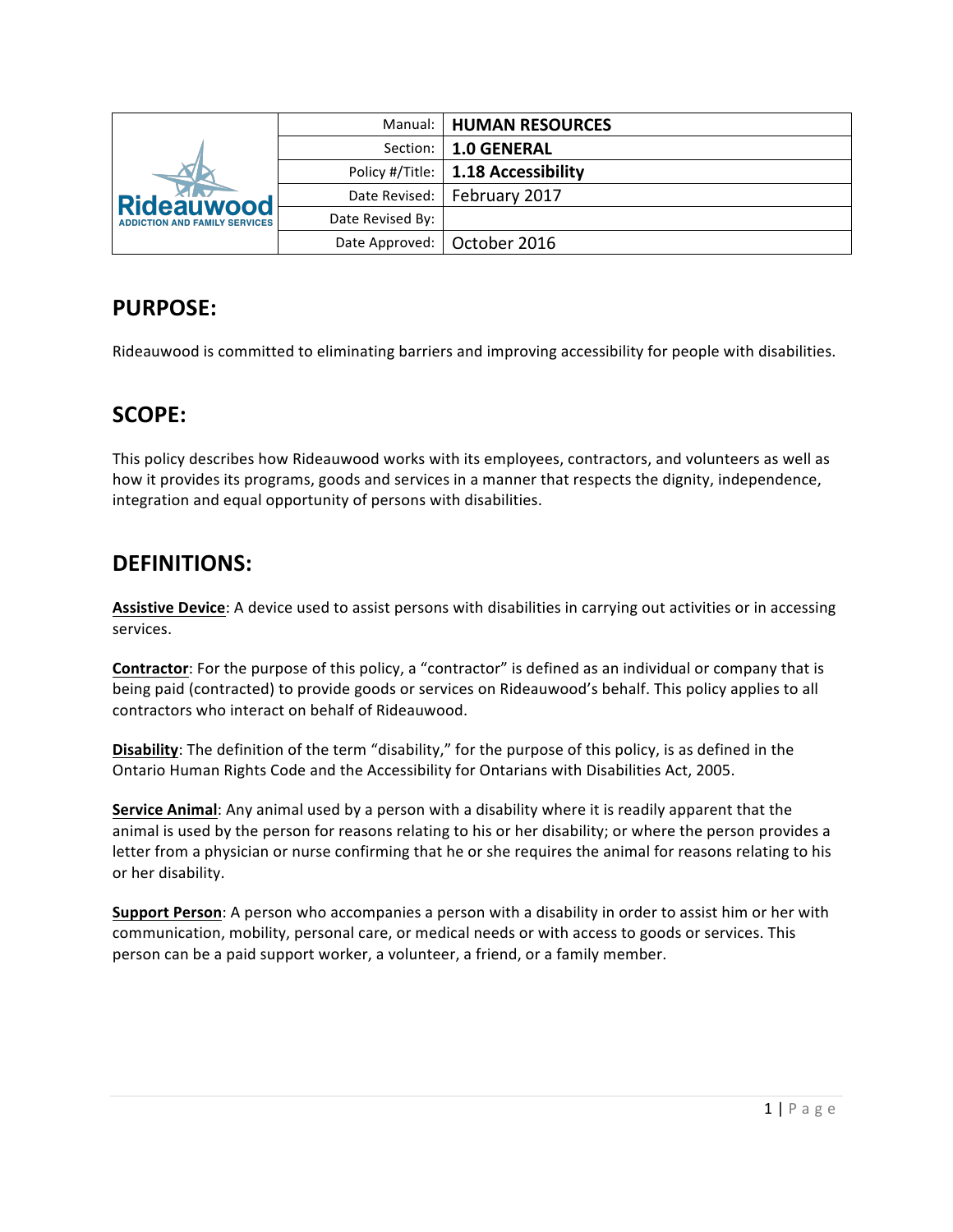## **POLICY:**

It is the policy of the Rideauwood that people with disabilities or any communication limitations achieve accessibility in the provision of services provided by Rideauwood and its contractors, consistent with the principles of independence, dignity, integration and equality of opportunity.

## **Assistive Devices:**

A person with a disability may provide their own assistive device for the purpose of obtaining, using or benefiting from Rideauwood's services, unless said device may pose a risk to the health and safety of themselves or others, in which case Rideauwood may offer a person with a disability other reasonable measures to assist him or her in obtaining, using or benefiting from services, where such other measures are available.

## **Communication:**

Rideauwood is committed to communicating with persons with disabilities in ways that take into account their disability.

Rideauwood recognizes the importance of providing services, where feasible, in the client's language of choice, as a means of enhancing the level of client support. Where a client is unable to communicate in English, is visually or hearing impaired, or has any other communication limitation, the Agency will undertake to link with the appropriate resources within the community to better serve our client.

When a client expresses a preference of service in his/her own language, the Agency will seek the assistance of another staff to assist or will seek external services for assistance. If an external individual who is not a health care provider under the PHIPA guidelines is used, the client must sign an express consent to allow this person to hear their Personal Health Information.

When communicating with a person with a disability, Rideauwood and its contractors shall do so in a manner that respects the person's dignity and independence.

**Availability and Format of Documents and Materials**: When providing a document to a person with a disability, Rideauwood will provide the document, or the information contained in the document, in a format that takes the person's disability into account. Every attempt will be made to provide documents in alternative format within a reasonable time frame.

### **Notice of Temporary Disruption:**

Temporary disruptions in Rideauwood's services and facilities may occur due to reasons that may or may not be within Rideauwood's control or knowledge. The Agency will make reasonable efforts to provide notice of disruptions to clients.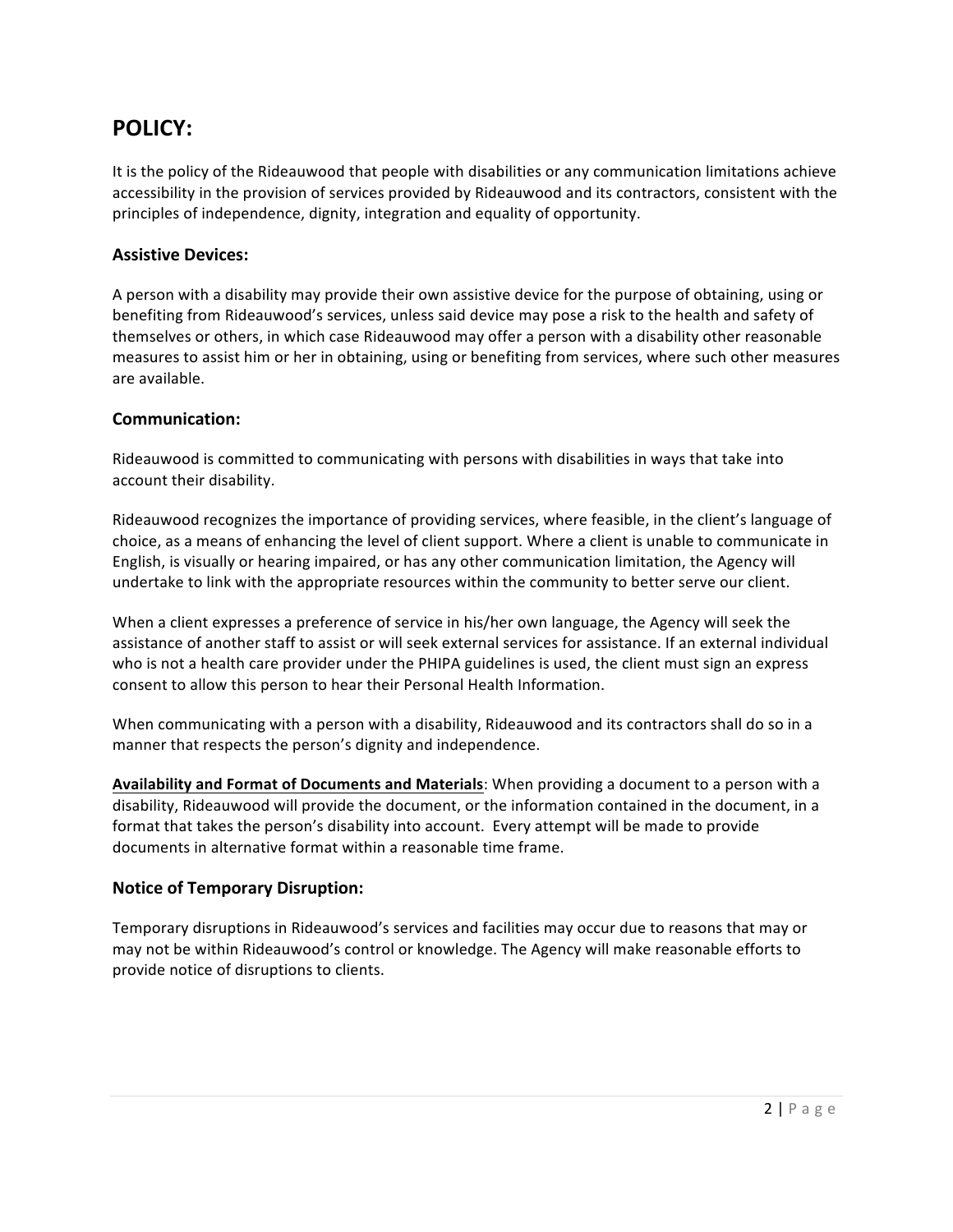## **Training:**

Rideauwood will provide training to all of its employees and volunteers regarding the provisions and ways to ensure accessible programs, goods, services and workplace. The format of training will vary based on individual circumstances and records of training will be kept.

### **Service Animals and Support Persons:**

**Service Animals:** Rideauwood and contractors/agents providing services on Rideauwood's behalf shall accommodate the use of service animals by people with disabilities who are accessing Rideauwood's services, unless the animal is otherwise excluded by law. It is the responsibility of the person with a disability to ensure that their service animal is in good health, does not pose a risk to the health and safety of others and is under their care and control at all times.

**Support Persons**: Where a person with a disability is accompanied by a support person, Rideauwood and its contractors shall ensure that both persons are permitted to enter the premises together and that the person with a disability has access to the support person while on the premises. The support person can be a paid support worker, volunteer, a friend or a family member.

## **Admission Fees & Conference Registration Fees:**

If the Association charges an admission fee in connection to a support person's attendance an event or function (such as the Annual Conference or an Association facilitated educational course), the Association shall provide advance notice of the amount, if any, payable by the support person.

## **PROCEDURE:**

To request accommodation or assistance for any program, goods or service, contact Rideauwood by phone, email, or in person.

### **Feedback Process:**

Rideauwood encourages feedback from clients and members of the public regarding how it provides programs, goods and services to persons with disabilities. This can be provided by phone, email, or in person. 

**E-mail**: hr@rideauwood.org

**Mail**: Human Resources, 312 Parkdale Avenue, Ottawa ON, K1Y 4X5

**Phone**: 613-724-4881 

**In Person:** 312 Parkdale Avenue, Ottawa ON, K1Y 4X5